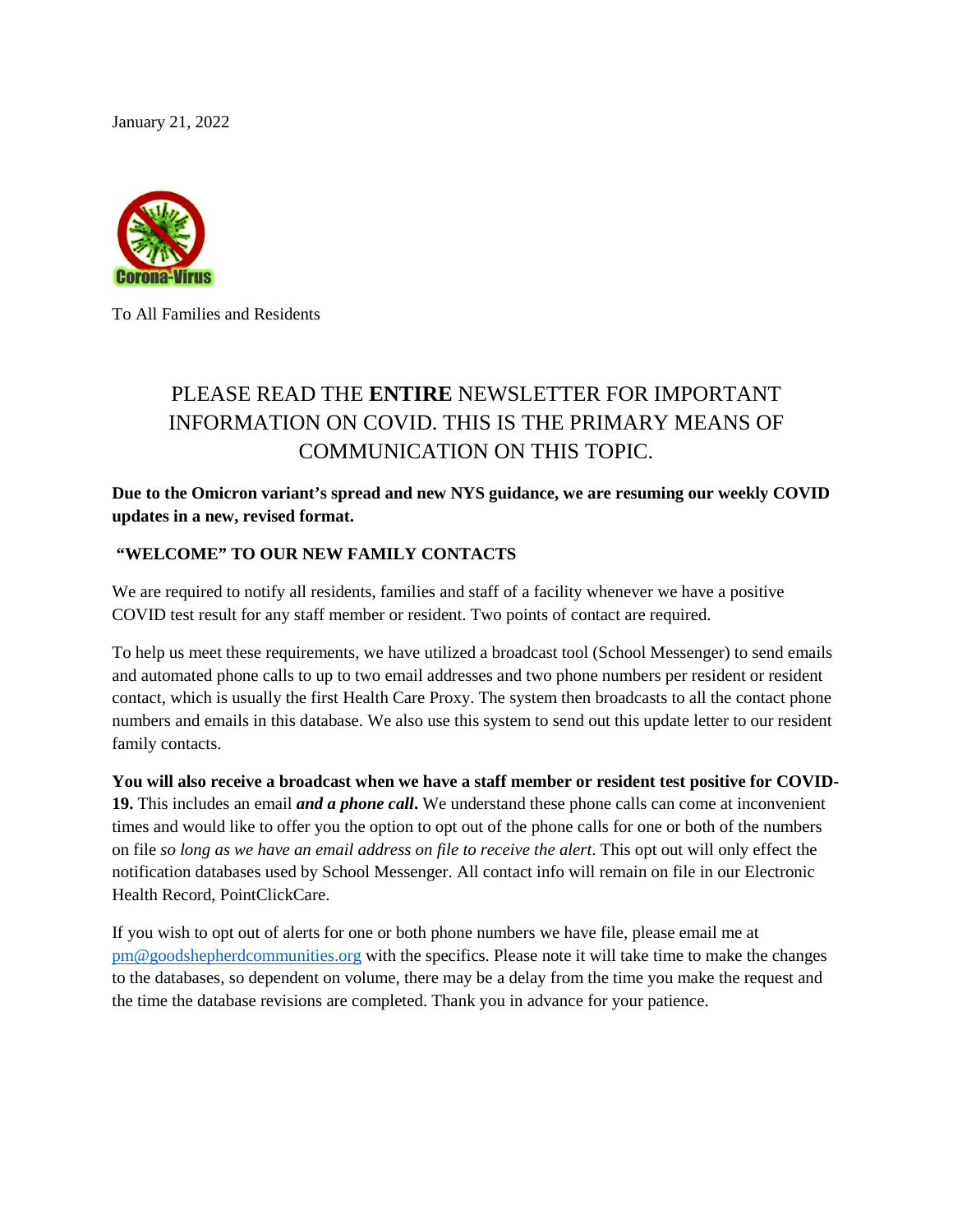# **STATISTICS**

| as of 1/20/2022                    | <b>GSFH</b>  | <b>GSVE</b>    | Chase          |
|------------------------------------|--------------|----------------|----------------|
|                                    |              |                |                |
|                                    |              |                |                |
| Year To Date + residents           |              |                |                |
| <b>SNF</b>                         | 1            | 0              | 6              |
| <b>ACF</b>                         | 0            |                | $1 n\rangle$ a |
| IL                                 | 0            | $\overline{0}$ | $n\$ a         |
|                                    |              |                |                |
|                                    |              |                |                |
| Year To Date + Staff               |              |                |                |
| <b>SNF</b>                         | 13           | 5              | 7              |
| <b>ACF</b>                         | 3            |                | $6 n\rangle$ a |
| IL.                                | n\a          |                | 5 n\a          |
|                                    |              |                |                |
|                                    |              |                |                |
| <b>Year To Date Deaths</b>         |              |                |                |
| <b>SNF</b>                         | 0            | 0              | 0              |
| <b>ACF</b>                         | 0            |                | $0 n\rangle$ a |
| IL                                 | 0            |                | $0 n\rangle$ a |
|                                    |              |                |                |
| <b>Active Residents Cases (in-</b> |              |                |                |
| house or hospitalized)             |              |                |                |
| <b>SNF</b>                         | 0            | 0              | 6              |
| <b>ACF</b>                         | 0            | $1\vert$       | n\a            |
| IL                                 | 0            |                | $0 n\rangle$ a |
|                                    |              |                |                |
|                                    |              |                |                |
| <b>Staff Furloughed</b>            |              |                |                |
| SNF                                | 5            | $\mathbf{1}$   | 3              |
| <b>ACF</b>                         | $\mathbf{1}$ | $\overline{2}$ | $n\$ a         |
| IL                                 | $n\$ a       | $\overline{2}$ | n\a            |

### **NEWS: NYS NEW COVID GUIDANCE UPDATE**

**To address some questions we are providing clarification on info provided last week.**

#### • **SNF Visitors Masking and Distancing:**

- o All visitors must wear a well-fitting non-surgical paper mask or a mask of higher quality (i.e., surgical mask, KN95, or N95) at all times during any visitation at the facility. If the visitor wishes, a cloth mask may be placed over the paper mask. The masks must cover both the nose and the mouth.
- o All visitors must physically distance from facility personnel and other patients/residents/visitors who are not directly associated with the specific resident(s) being visited by that individual.
- **SNF Visitor Testing**
	- o All nursing homes "must verify that visitors have received a negative SARS-CoV-2 test result one day prior to visitation for antigen tests and two days prior to visitation for NAAT (e.g., PCR) tests." This means, for example, that a test for a Sunday visit should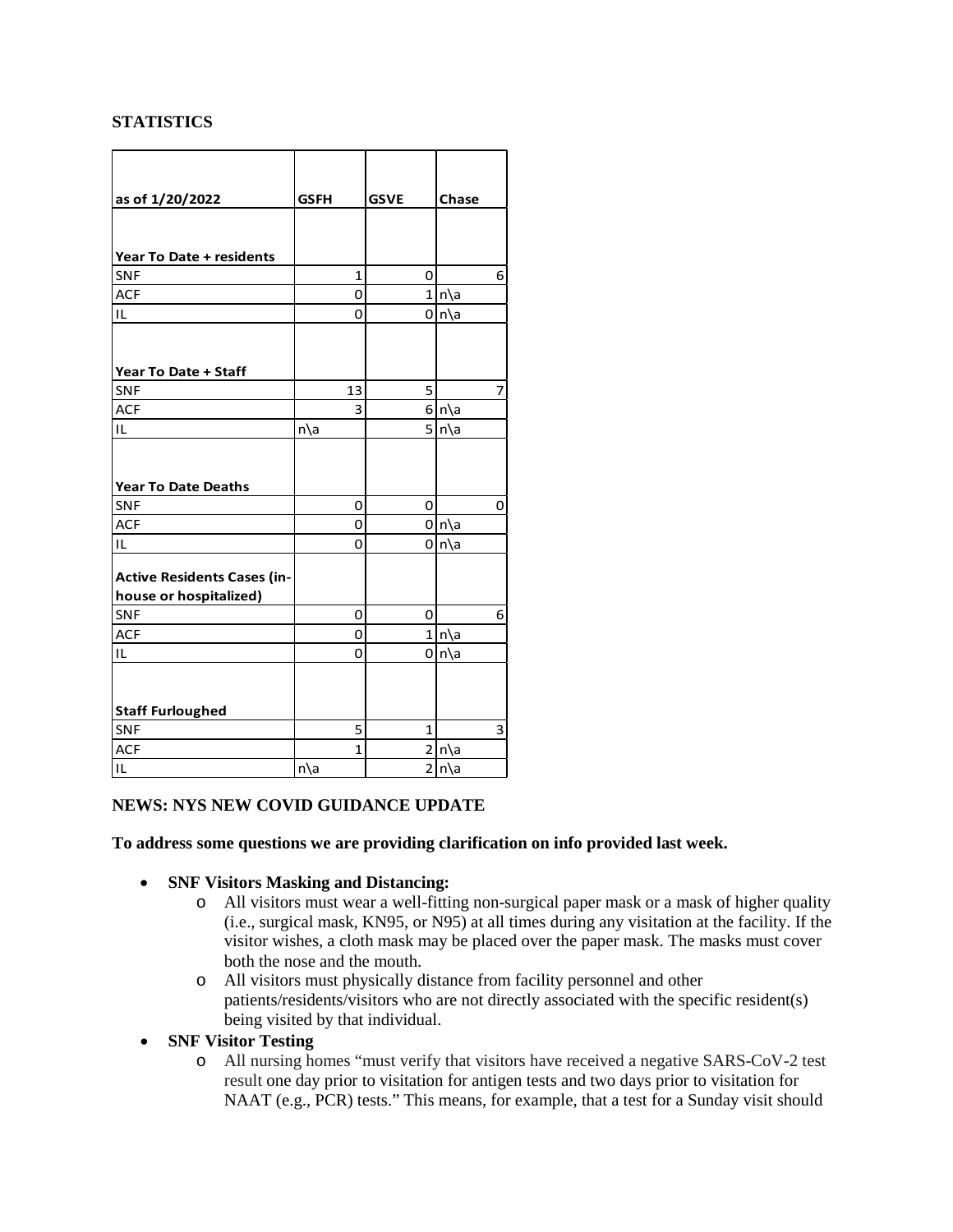be conducted no earlier than Saturday if it's an antigen test or Friday if it's a PCR test. We can accept lab results or the results of a home test.

- o *GSC will begin requiring the test results as of Monday 1/17/22*. *Results should be presented at screening.*
- o GS will provide rapid tests for those unable to obtain them elsewhere. These tests can be obtained from the receptionist screening the visitor, but must be administered outside of the facility independent of any assistance from our staff. Unfortunately, our staff will not be able to provide direction or physical assistance with the testing, so visitors who are unsure of their ability to self-administer the test should make alternate arrangements. For visitors who visit for multiple days, including a visitor who comes every day, proof of negative testing is required as often as feasible, at a minimum every third day (meaning at a minimum testing is required on day 1, day 4, day 7, and so on).
- o Exemptions:
	- Ombudsman representatives. Under certain circumstances, the resident and ombudsman should be made aware of the potential risk of visiting, and the visit should take place in the resident's room.
	- Compassionate care visitors who are visiting in anticipation of end of life or in the case of significant mental, physical, or social decline or crisis. Other compassionate care visits are not exempted- only those that are so urgent in nature that the requirement to provide test results would result in an unacceptable delay in visiting. The visitor must wear any additional PPE that the facility deems appropriate.
	- Emergency Medical Services personnel.

# o **Protocol for SNF visitor testing:**

- When visitors enter the building for screening they will be asked for their negative test results. Negative tests results could be: a test card (Antigen Rapid test), electronic results (shown from their phone or tablet), or a paper laboratory result (PCR.)
- Receptionist/designee will confirm negative results on the visitor sign in log
- If the visitor does not present negative test results they will be given an iHealth OTC COVID-19 Antigen Rapid Test.
- The visitor should then return to their car and complete the test
- All tests cards should be discarded in a red biohazard bag located in the lobby.
- In the event a visitor refuses testing they will not be permitted in the facility. The receptionist should contact the HC Nurse immediately. The visitor may provide their contact information and the Nursing Home Administrator will contact them on the next business day.
- Note: If a visitor enters the facility after normal reception hours, the House Charge Nurse will be responsible to confirm negative test results and document on the visitor sign in log.
- o Positive Results and Infection within Prior 90 Days:
	- If a visitor tests positive, they should be excluded until they meet the Centers for Disease Control and Prevention (CDC) criteria for discontinuing isolation for the general public (i.e., currently for five days) and present a negative test.